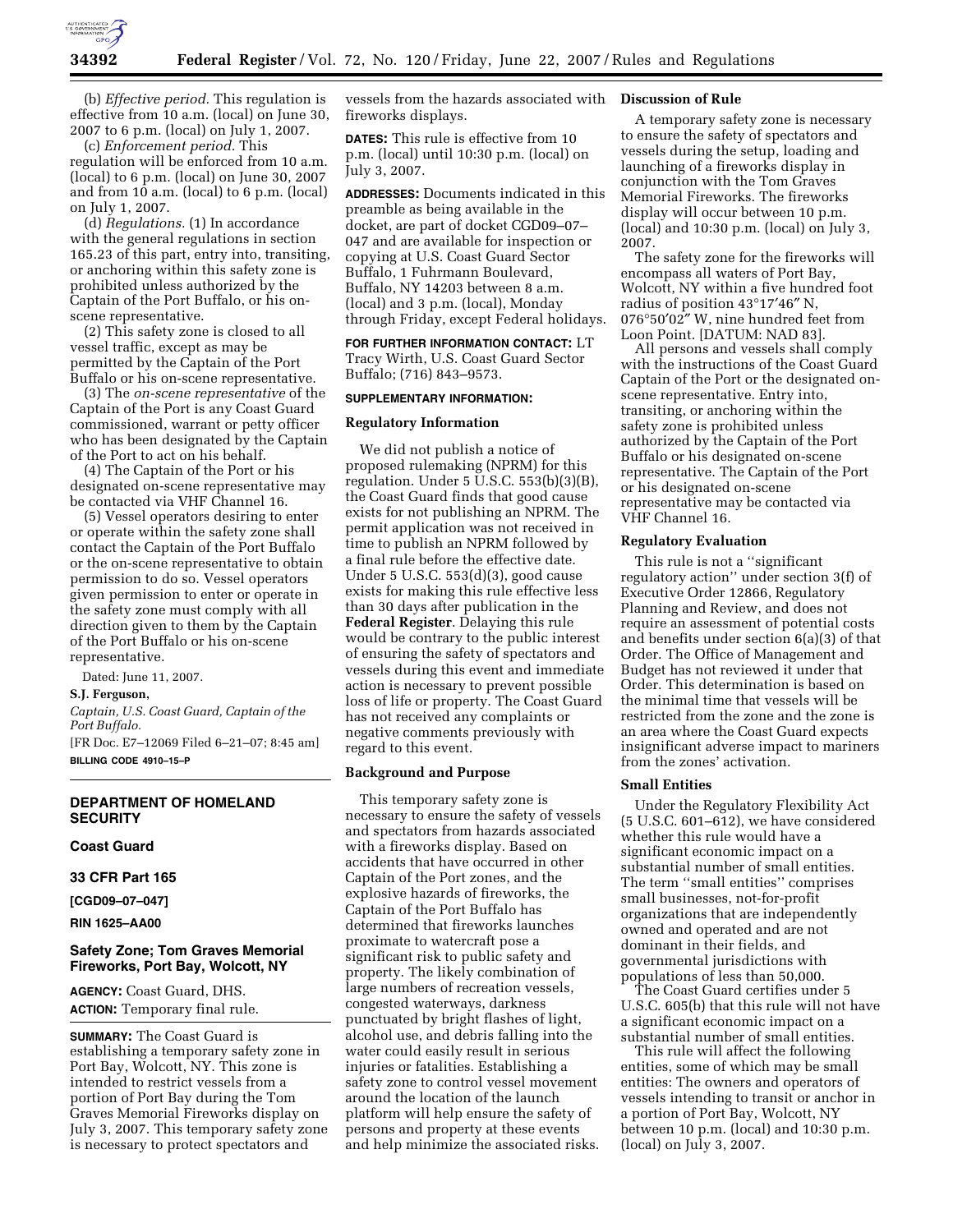This safety zone will not have a significant economic impact on a substantial number of small entities for the following reasons: This rule will be in effect for only thirty minutes. Vessel traffic can safely pass outside the safety zone during the event. In the event that this temporary safety zone affects shipping, commercial vessels may request permission from the Captain of the Port Buffalo to transit through the safety zone. The Coast Guard will give notice to the public via a Broadcast to Mariners that the regulation is in effect.

### **Assistance for Small Entities**

Under section 213(a) of the Small Business Regulatory Enforcement Fairness Act of 1996 (Pub. L. 104–121), we offered to assist small entities in understanding the rule so that they could better evaluate its effects on them and participate in the rulemaking process. Small businesses may send comments on the actions of Federal employees who enforce, or otherwise determine compliance with, Federal regulations to the Small Business and Agriculture Regulatory Enforcement Ombudsman and the Regional Small Business Regulatory Fairness Boards. The Ombudsman evaluates these actions annually and rates each agency's responsiveness to small business. If you wish to comment on actions by employees of the Coast Guard, call 1–888–REG–FAIR (1–888–734–3247).

### **Collection of Information**

This rule calls for no new collection of information under the Paperwork Reduction Act of 1995 (44 U.S.C. 3501– 3520).

### **Federalism**

A rule has implications for federalism under Executive Order 13132, Federalism, if it has substantial direct effect on State or local governments and would either preempt State law or impose a substantial direct cost of compliance on them. We have analyzed this rule under that Order and have determined that it does not have implications for federalism.

## **Unfunded Mandates Reform Act**

The Unfunded Mandates Reform Act of 1995 (2 U.S.C. 1531–1538) requires Federal agencies to assess the effects of their discretionary regulatory actions. In particular, the Act addresses actions that may result in the expenditure by a State, local, or tribal government, in the aggregate, or by the private sector of \$100,000,000 or more in any one year. Though this rule would not result in such expenditure, we do discuss the

effects of this rule elsewhere in this preamble.

### **Taking of Private Property**

This rule will not effect a taking of private property or otherwise have taking implications under Executive Order 12630, Governmental Actions and Interference with Constitutionally Protected Property Rights.

### **Civil Justice Reform**

This rule meets applicable standards in sections 3(a) and 3(b)(2) of Executive Order 12988, Civil Justice Reform, to minimize litigation, eliminate ambiguity, and reduce burden.

# **Protection of Children**

We have analyzed this rule under Executive Order 13045, Protection of Children from Environmental Health Risks and Safety Risks. This rule is not an economically significant rule and does not concern an environmental risk to health or risk to safety that may disproportionately affect children.

### **Indian Tribal Governments**

The Coast Guard recognizes the treaty rights of Native American Tribes. Moreover, the Coast Guard is committed to working with Tribal Governments to implement local policies and to mitigate tribal concerns. We have determined that this safety zone and fishing rights protection need not be incompatible. We have also determined that this Rule does not have tribal implications under Executive Order 13175, Consultation and Coordination with Indian Tribal Governments, because it does not have a substantial direct effect on one or more Indian tribes, on the relationship between the Federal Government and Indian tribes, or on the distribution of power and responsibilities between the Federal Government and Indian tribes. Nevertheless, Indian Tribes that have questions concerning the provisions of this Rule or options for compliance are encouraged to contact the point of contact listed under **FOR FURTHER INFORMATION CONTACT**.

#### **Energy Effects**

We have analyzed this rule under Executive order 13211, Actions Concerning Regulations that Significantly Affect Energy Supply, Distribution, or Use. We have determined that it is not a ''significant energy action'' under that order because it is not a ''significant regulatory action'' under Executive Order 12866 and is not likely to have a significant adverse effect on the supply, distribution, or use of energy. The Administrator of the office of Information and Regulatory Affairs

has not designated it as a significant energy action. Therefore, it does not require a statement of Energy Effects under Executive Order 13211.

## **Technical Standards**

The National Technology Transfer and Advancement Act (NTTAA) (15 U.S.C. 272 note) directs agencies to use voluntary consensus standards in their regulatory activities unless the agency provides Congress, through the Office of Management and Budget, with an explanation of why using these standards would be inconsistent with applicable law or otherwise impractical. Voluntary consensus standards are technical standards (e.g., specifications of materials, performance, design, or operation; test methods; sampling procedure; and related management system practices) that are developed or adopted by voluntary consensus standards bodies.

This rule does not use technical standards. Therefore, we did not consider the use of voluntary consensus standards.

## **Environment**

We have analyzed this rule under Commandant Instruction M16475.lD, which guides the Coast Guard in complying with the National Environmental Policy Act of 1969 (NEPA) (42 U.S.C. 4321–4370f), and have concluded that there are no factors in this case that would limit the use of a categorical exclusion under section 2.B.2 of the Instruction. Therefore, this rule is categorically excluded, under figure 2–1, paragraph (34)(g), of the Instruction, from further environmental documentation. This event establishes a safety zone therefore paragraph (34)(g) of the Instruction applies.

A final ''Environmental Analysis Check List'' and a final ''Categorical Exclusion Determination'' are available in the docket where indicated under **ADDRESSES**.

#### **List of Subjects in 33 CFR Part 165**

Harbors, Marine safety, Navigation (water), Reporting and recordkeeping requirements, Security measures, Waterways.

■ For the reasons discussed in the preamble, the Coast Guard amends 33 CFR part 165 as follows:

## **PART 165—REGULATED NAVIGATION AREAS AND LIMITED ACCESS AREAS**

■ 1. The authority citation for part 165 continues to read as follows:

**Authority:** 33 U.S.C. 1226, 1231; 46 U.S.C. Chapter 701; 50 U.S.C. 191, 195; 33 CFR 1.05–1, 6.04–1, 6.04–6, and 160.5; Pub. L.